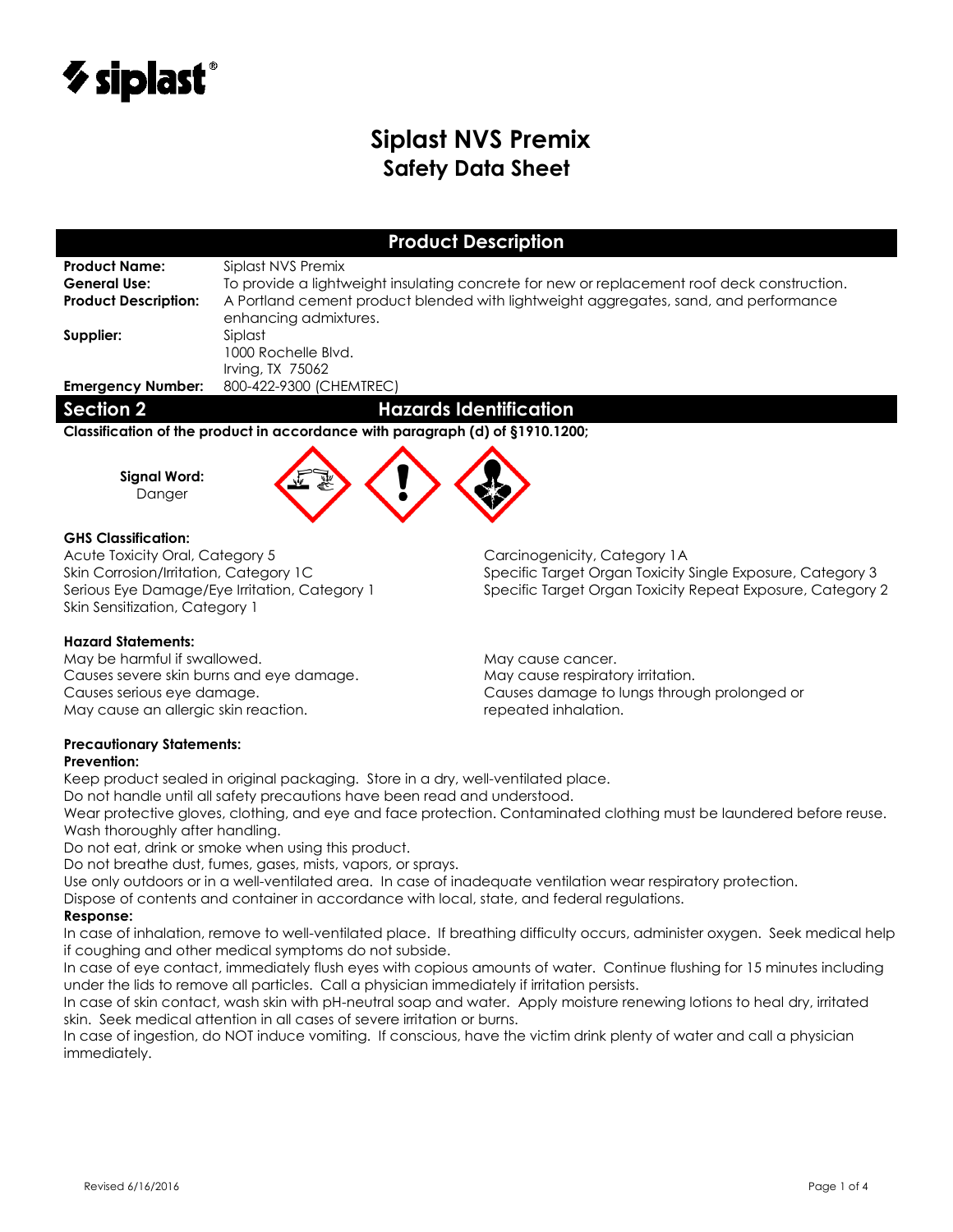

| <b>Section 3</b>                                                                        |                                            | <b>Composition/Information on Ingredients</b>                                                                            |                                                                                                                                                                |                          |  |  |  |
|-----------------------------------------------------------------------------------------|--------------------------------------------|--------------------------------------------------------------------------------------------------------------------------|----------------------------------------------------------------------------------------------------------------------------------------------------------------|--------------------------|--|--|--|
| <b>Chemical Name:</b>                                                                   |                                            | <b>Common Name:</b>                                                                                                      | $CAS$ #:                                                                                                                                                       | Weight %:*               |  |  |  |
| Portland cement                                                                         |                                            | Portland cement                                                                                                          | 65997-15-1                                                                                                                                                     | $< 80\%$                 |  |  |  |
| <b>Exfoliated vermiculite</b>                                                           |                                            | Exfoliated vermiculite                                                                                                   | 1318-00-9                                                                                                                                                      | $<$ 20%                  |  |  |  |
| Crystalline silica                                                                      |                                            | Masonry sand                                                                                                             | 14808-60-7                                                                                                                                                     | < 15%                    |  |  |  |
| Proprietary admixture blend*                                                            |                                            | Concrete admixtures                                                                                                      | Varies*                                                                                                                                                        | $1\%$                    |  |  |  |
|                                                                                         |                                            | *Proprietary admixture blend and weight percentages are claimed as trade secrets of The Strong Company, Inc.             |                                                                                                                                                                |                          |  |  |  |
| <b>Section 4</b>                                                                        |                                            | <b>First-Aid Measures</b>                                                                                                |                                                                                                                                                                |                          |  |  |  |
| Inhalation:                                                                             |                                            | Remove to well-ventilated place. If breathing difficulty occurs, administer oxygen. Seek medical help if                 |                                                                                                                                                                |                          |  |  |  |
|                                                                                         |                                            | coughing and other medical symptoms do not subside.                                                                      |                                                                                                                                                                |                          |  |  |  |
| <b>Eye Contact:</b>                                                                     |                                            | Immediately flush eyes with copious amounts of water. Continue flushing for 15 minutes including under                   |                                                                                                                                                                |                          |  |  |  |
|                                                                                         |                                            | the lids to remove all particles. Call a physician immediately if irritation persists.                                   |                                                                                                                                                                |                          |  |  |  |
| <b>Skin Contact:</b>                                                                    |                                            | Wash skin with pH-neutral soap and water. Apply moisture renewing lotions to heal dry, irritated skin. Seek              |                                                                                                                                                                |                          |  |  |  |
|                                                                                         |                                            | medical attention in all cases of severe irritation or burns.                                                            |                                                                                                                                                                |                          |  |  |  |
| Ingestion:                                                                              |                                            |                                                                                                                          | Do NOT induce vomiting. If conscious, have the victim drink plenty of water and call a physician                                                               |                          |  |  |  |
|                                                                                         | immediately.                               |                                                                                                                          |                                                                                                                                                                |                          |  |  |  |
| <b>Section 5</b>                                                                        |                                            | <b>Fire-Fighting Measures</b>                                                                                            |                                                                                                                                                                |                          |  |  |  |
| <b>General Hazards:</b>                                                                 |                                            | Product is not hazardous during normal fire-fighting procedures and contains less than                                   |                                                                                                                                                                |                          |  |  |  |
|                                                                                         |                                            | 1% organic substances that may produce smoke, fumes and/or hazardous gases.                                              |                                                                                                                                                                |                          |  |  |  |
| <b>Extinguishing Media:</b><br><b>Fire-Fighting Protection:</b>                         |                                            | Carbon dioxide, water, dry chemical, or foam may be used if smoldering occurs.                                           |                                                                                                                                                                |                          |  |  |  |
|                                                                                         | Fire and/or Explosion Hazards:             | No fire or explosion hazards.                                                                                            | No special protection required.                                                                                                                                |                          |  |  |  |
|                                                                                         | <b>Hazardous Combustion Products:</b>      |                                                                                                                          | Smoke, fumes, carbon dioxide, or carbon monoxide may be released.                                                                                              |                          |  |  |  |
| <b>Section 6</b>                                                                        |                                            | <b>Accidental Release Measures</b>                                                                                       |                                                                                                                                                                |                          |  |  |  |
|                                                                                         |                                            | Steps to Take in Case Product is not considered hazardous according to RCRA (40 CFR Part 261). Follow personal           |                                                                                                                                                                |                          |  |  |  |
|                                                                                         |                                            | Material is Released or protective equipment recommendations found in Section 8 of this SDS at a minimum. Avoid          |                                                                                                                                                                |                          |  |  |  |
| Spilled:                                                                                |                                            | creating dust and use adequate ventilation and/or dust collection during clean-up. Shovel or                             |                                                                                                                                                                |                          |  |  |  |
|                                                                                         |                                            | vacuum product into a sealed container pending a waste disposal evaluation. Do not discharge                             |                                                                                                                                                                |                          |  |  |  |
|                                                                                         |                                            | into lakes, ponds, streams, or waterways.                                                                                |                                                                                                                                                                |                          |  |  |  |
| <b>Section 7</b>                                                                        |                                            | <b>Handling and Storage</b>                                                                                              |                                                                                                                                                                |                          |  |  |  |
| Handling:                                                                               |                                            | Avoid creating and breathing dust. At a minimum, follow personal protective equipment                                    |                                                                                                                                                                |                          |  |  |  |
|                                                                                         |                                            | recommendations found in Section 8 of this SDS.                                                                          |                                                                                                                                                                |                          |  |  |  |
| Storage:                                                                                |                                            | Product reacts with water. Store product in a dry location. Keep packaging sealed until use.                             |                                                                                                                                                                |                          |  |  |  |
| <b>Section 8</b>                                                                        |                                            | <b>Exposure Controls/Personal Protection</b>                                                                             |                                                                                                                                                                |                          |  |  |  |
|                                                                                         |                                            | <b>OSHA PEL</b>                                                                                                          |                                                                                                                                                                | <b>ACGIHTLV</b>          |  |  |  |
| <b>Chemical Name:</b>                                                                   |                                            | <b>Total Dust:</b>                                                                                                       | <b>Respirable Fraction:</b>                                                                                                                                    | TWA:                     |  |  |  |
| Portland cement                                                                         |                                            | $15 \text{ mg/m}^3$                                                                                                      | 5 mg/ $m3$                                                                                                                                                     | $10 \text{ mg/m}^3$      |  |  |  |
| Exfoliated vermiculite                                                                  |                                            | $15 \text{ mg/m}^3$                                                                                                      | 5 mg/ $m3$                                                                                                                                                     | $10 \text{ mg/m}^3$      |  |  |  |
| Crystalline silica                                                                      |                                            | $0.29$ mg/m $3$                                                                                                          | $0.10$ mg/m <sup>3</sup>                                                                                                                                       | $0.05$ mg/m <sup>3</sup> |  |  |  |
| Proprietary admixture blend<br>$15 \text{ mg/m}^3$<br>5 mg/ $m3$<br>$10 \text{ mg/m}^3$ |                                            |                                                                                                                          |                                                                                                                                                                |                          |  |  |  |
| <b>Control Parameters</b>                                                               |                                            |                                                                                                                          |                                                                                                                                                                |                          |  |  |  |
|                                                                                         |                                            |                                                                                                                          |                                                                                                                                                                |                          |  |  |  |
| <b>Engineering Measures:</b>                                                            |                                            |                                                                                                                          | Use local exhaust ventilation or other engineering controls to reduce dust<br>concentrations below overexposure levels. Refer to ACGIH publication "Industrial |                          |  |  |  |
|                                                                                         |                                            |                                                                                                                          | Ventilation" or similar publications for design of ventilation systems.                                                                                        |                          |  |  |  |
|                                                                                         | <b>Personal Protective Equipment (PPE)</b> |                                                                                                                          |                                                                                                                                                                |                          |  |  |  |
| <b>Respiratory Protection:</b>                                                          |                                            | Respirators are recommended during normal operation. When concentrations                                                 |                                                                                                                                                                |                          |  |  |  |
|                                                                                         |                                            | exceed PEL or TLV limits, respirator use is required.                                                                    |                                                                                                                                                                |                          |  |  |  |
| <b>Respirator Type(s):</b>                                                              |                                            | N95 filtering face piece or P95 half face piece respirators are adequate for use                                         |                                                                                                                                                                |                          |  |  |  |
|                                                                                         |                                            | during normal operation.                                                                                                 |                                                                                                                                                                |                          |  |  |  |
| <b>Eye Protection:</b>                                                                  |                                            | Wear tight fitting safety goggles or glasses to prevent contact with the eyes.                                           |                                                                                                                                                                |                          |  |  |  |
|                                                                                         |                                            |                                                                                                                          | Contact lenses should not be worn when handling products containing cement.                                                                                    |                          |  |  |  |
| <b>Skin Protection:</b>                                                                 |                                            | Wear impervious, alkali resistant gloves, closed-toe shoes or boots, and protective                                      |                                                                                                                                                                |                          |  |  |  |
|                                                                                         |                                            | clothing to prevent contact with the skin.<br>Nitrile or latex gloves with a recommended thickness of 6 mils or greater. |                                                                                                                                                                |                          |  |  |  |
|                                                                                         |                                            |                                                                                                                          |                                                                                                                                                                |                          |  |  |  |
| Glove Type(s):                                                                          |                                            |                                                                                                                          |                                                                                                                                                                |                          |  |  |  |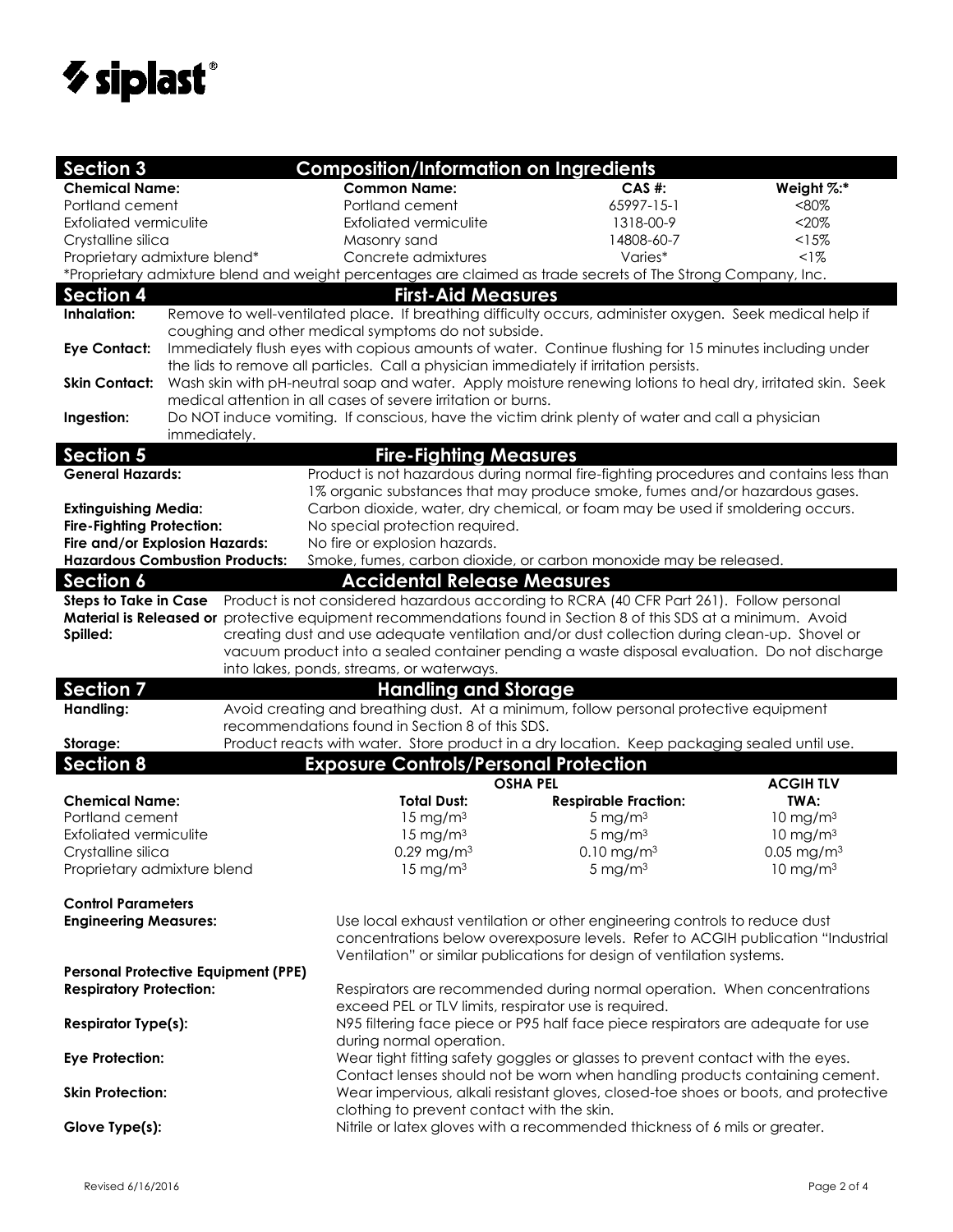

| <b>Section 9</b>                                                                                                  |                                                                                                                                                                                               |                                                  | <b>Physical and Chemical Properties</b>                                                             |                             |                  |                          |
|-------------------------------------------------------------------------------------------------------------------|-----------------------------------------------------------------------------------------------------------------------------------------------------------------------------------------------|--------------------------------------------------|-----------------------------------------------------------------------------------------------------|-----------------------------|------------------|--------------------------|
| Formula:                                                                                                          | See Section 3                                                                                                                                                                                 |                                                  | <b>Specific Gravity:</b>                                                                            |                             | Varies (mixture) |                          |
| Appearance:                                                                                                       |                                                                                                                                                                                               | Gray to brown powder                             | <b>Vapor Pressure:</b>                                                                              |                             | N/A (solid)      |                          |
| Odor:                                                                                                             | Odorless                                                                                                                                                                                      |                                                  | <b>Evaporation Rate (BuAc = 1):</b>                                                                 |                             | N/A (solid)      |                          |
| <b>Lower Flammability Limit:</b>                                                                                  |                                                                                                                                                                                               | Not combustible                                  | Vapor Density (Air = 1):                                                                            |                             | N/A (solid)      |                          |
| pH:                                                                                                               |                                                                                                                                                                                               | $9 - 11$ (10% slurry in water)                   | <b>Solubility in Water:</b>                                                                         |                             | $<$ l $%$        |                          |
| <b>Melting Point:</b>                                                                                             | N/A                                                                                                                                                                                           |                                                  | Viscosity:                                                                                          |                             | N/A (solid)      |                          |
| <b>Boiling Point:</b>                                                                                             | N/A                                                                                                                                                                                           |                                                  | <b>Volatile Organic Compounds:</b>                                                                  | N/A                         |                  |                          |
| <b>Section 10</b>                                                                                                 |                                                                                                                                                                                               | <b>Stability and Reactivity</b>                  |                                                                                                     |                             |                  |                          |
| Reacts readily with water and produces an exothermic reaction (heat) and                                          |                                                                                                                                                                                               |                                                  |                                                                                                     |                             |                  |                          |
| <b>Reactivity:</b>                                                                                                |                                                                                                                                                                                               | caustic calcium hydroxide.                       |                                                                                                     |                             |                  |                          |
| Stability:                                                                                                        |                                                                                                                                                                                               | Stable under normal conditions.                  |                                                                                                     |                             |                  |                          |
| <b>Conditions to Avoid:</b>                                                                                       |                                                                                                                                                                                               | Unintentional contact with water.                |                                                                                                     |                             |                  |                          |
| <b>Incompatible Materials:</b><br>Aluminum powder and other alkali and alkaline earth elements react with product |                                                                                                                                                                                               |                                                  |                                                                                                     |                             |                  |                          |
| to liberate hydrogen gas. Acids violently react with product and generate a large                                 |                                                                                                                                                                                               |                                                  |                                                                                                     |                             |                  |                          |
|                                                                                                                   |                                                                                                                                                                                               |                                                  | amount of heat. Hydrofluoric acid will dissolve the silica found in Portland                        |                             |                  |                          |
|                                                                                                                   |                                                                                                                                                                                               | cement and masonry sand.                         |                                                                                                     |                             |                  |                          |
| <b>Hazardous Decomposition Products:</b>                                                                          |                                                                                                                                                                                               | None.                                            |                                                                                                     |                             |                  |                          |
| <b>Hazardous Polymerization:</b>                                                                                  |                                                                                                                                                                                               | Will not occur.                                  |                                                                                                     |                             |                  |                          |
| <b>Section 11</b>                                                                                                 |                                                                                                                                                                                               |                                                  | <b>Toxicological Information</b>                                                                    |                             |                  |                          |
| Route(s) of Entry:                                                                                                |                                                                                                                                                                                               | Inhalation, eye contact, skin contact, ingestion |                                                                                                     |                             |                  |                          |
| <b>Target Organs:</b>                                                                                             | Acute:                                                                                                                                                                                        | Eyes, Respiratory System, Skin, Stomach          |                                                                                                     |                             |                  |                          |
|                                                                                                                   | Chronic:                                                                                                                                                                                      |                                                  | Respiratory, Integumentary, Immune, and Urinary Systems                                             |                             |                  |                          |
| <b>Acute Symptoms:</b>                                                                                            |                                                                                                                                                                                               |                                                  | Inhalation of the product can irritate the nose and respiratory tract causing inflammation,         |                             |                  |                          |
|                                                                                                                   |                                                                                                                                                                                               |                                                  | sneezing, runny nose, and/or coughing. Contact with moist tissue areas such as the eyes and nose    |                             |                  |                          |
|                                                                                                                   |                                                                                                                                                                                               |                                                  | can cause mild irritation to severe burns or even blindness. These areas should be flushed with     |                             |                  |                          |
|                                                                                                                   |                                                                                                                                                                                               |                                                  |                                                                                                     |                             |                  |                          |
|                                                                                                                   | water immediately. Skin contact can cause dryness or cracking and trigger dermatitis in sensitive<br>individuals. Ingestion of small amounts may cause nausea and is not known to be harmful; |                                                  |                                                                                                     |                             |                  |                          |
|                                                                                                                   | however, ingestion of large amounts can lead to severe burns of the mouth, throat, stomach, and                                                                                               |                                                  |                                                                                                     |                             |                  |                          |
|                                                                                                                   | digestive tract.                                                                                                                                                                              |                                                  |                                                                                                     |                             |                  |                          |
| <b>Delayed Symptoms:</b>                                                                                          |                                                                                                                                                                                               |                                                  | Prolonged skin and moist tissue contact can lead to delayed chemical burns that may range from      |                             |                  |                          |
|                                                                                                                   |                                                                                                                                                                                               |                                                  | mild to third degree. Burns can develop with little to no warning as pain or discomfort is normally |                             |                  |                          |
|                                                                                                                   |                                                                                                                                                                                               |                                                  | not felt immediately after contact. Full extent of the damage may not be felt until several hours   |                             |                  |                          |
|                                                                                                                   |                                                                                                                                                                                               |                                                  | after contact. As such, pain or discomfort should not be used to determine the severity of burns.   |                             |                  |                          |
|                                                                                                                   |                                                                                                                                                                                               |                                                  | Always use pH-neutral soap and water to immediately wash areas that were exposed.                   |                             |                  |                          |
| <b>Chronic Symptoms:</b>                                                                                          |                                                                                                                                                                                               |                                                  | Dermatitis may occur in individuals with repeated exposure due to the presence of small amounts     |                             |                  |                          |
|                                                                                                                   | of hexavalent chromium. Crystalline silica is listed by the IARC as a known carcinogen and causes                                                                                             |                                                  |                                                                                                     |                             |                  |                          |
|                                                                                                                   | the chronic lung disease known as silicosis. Silicosis is known to increase the risk of contracting                                                                                           |                                                  |                                                                                                     |                             |                  |                          |
|                                                                                                                   | tuberculosis. Crystalline silica has also been shown to lead to autoimmune disorders and renal                                                                                                |                                                  |                                                                                                     |                             |                  |                          |
|                                                                                                                   | disorders.                                                                                                                                                                                    |                                                  |                                                                                                     |                             |                  |                          |
|                                                                                                                   |                                                                                                                                                                                               |                                                  |                                                                                                     |                             |                  |                          |
| <b>Acute Toxicity</b>                                                                                             |                                                                                                                                                                                               |                                                  |                                                                                                     |                             |                  |                          |
| <b>Chemical Name:</b>                                                                                             |                                                                                                                                                                                               | CAS #:                                           | Oral LD50:                                                                                          | <b>Dermal LD50:</b>         |                  | <b>Inhalation LC50:</b>  |
| Portland cement                                                                                                   |                                                                                                                                                                                               | 65997-15-1                                       | Not determined                                                                                      | Not determined              |                  | Not determined           |
| <b>Exfoliated vermiculite</b>                                                                                     |                                                                                                                                                                                               | 1318-00-9                                        | Not determined                                                                                      | Not determined              |                  | Not determined           |
| Crystalline silica                                                                                                |                                                                                                                                                                                               | 14808-60-7                                       | 5,000 mg/kg (rat)                                                                                   | Not determined              |                  | Not determined           |
| Proprietary admixture blend                                                                                       |                                                                                                                                                                                               | Varies                                           | 805 mg/kg (rat)                                                                                     | Not determined              |                  | Not determined           |
|                                                                                                                   |                                                                                                                                                                                               |                                                  |                                                                                                     |                             |                  |                          |
| Carcinogenicity<br><b>Chemical Name:</b>                                                                          |                                                                                                                                                                                               | $CAS$ #:                                         | IARC:                                                                                               | NTP:                        |                  | OSHA:                    |
| Portland cement                                                                                                   |                                                                                                                                                                                               | 65997-15-1                                       | Not listed                                                                                          | Not listed                  |                  | Not listed               |
|                                                                                                                   |                                                                                                                                                                                               |                                                  |                                                                                                     |                             |                  |                          |
| Exfoliated vermiculite                                                                                            |                                                                                                                                                                                               | 1318-00-9                                        | Not listed                                                                                          | Not listed                  |                  | Not listed               |
| Crystalline silica                                                                                                |                                                                                                                                                                                               | 14808-60-7<br>Varies                             | Listed, Group 1<br>Not listed                                                                       | Listed, Known<br>Not listed |                  | Not listed<br>Not listed |
| Proprietary admixture blend                                                                                       |                                                                                                                                                                                               |                                                  |                                                                                                     |                             |                  |                          |